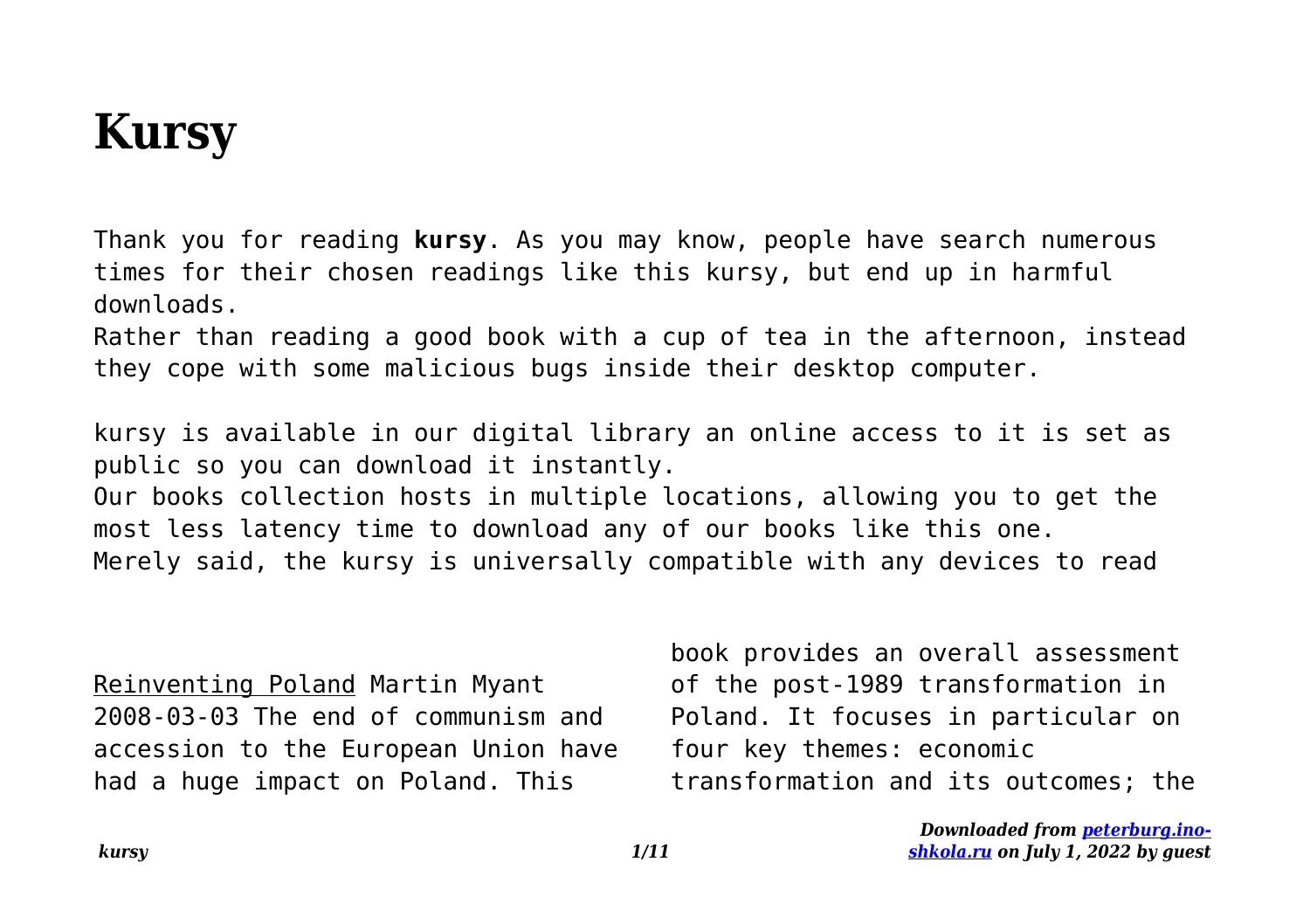heritage of the past and national identity; regional development in Poland including the implications of EU accession for regional development; and political developments both before and after EU accession. In addition the book shows how changes in all these areas are related, and emphasises the overall common themes. The book is in memory of George Blazyca, of the University of Paisley, whose work on the political economy of transition in Poland is highly regarded, and who did a great deal to support the work of Polish academic colleagues and to promote the work of young scholars. Amtliche Sammlung Der Stellungnahmen Des Präsidenten Der Gemischten Kommission Für Oberschlesien Auf Dem Gebiete Des Minderheitenrechtes Auf Grund Der Vorschriften Des III.

Gemischte Kommission für Oberschlesien 1937 *Kursy wakacyjne dla czynnych nauczycieliszkól powszechnych* Poland. Ministerstwo Wyznań Religijnych i Oświecenia Publicznego 1924 Collected Works Wacław Lednicki 1941 *Statystyka szkolnictwa* Poland. Główny Urząd Statystyczny 1956 *Kursy po podgotovki︠e︡ rukovoditeleĭ dli︠a︡ vedenīi︠a︡ ėkskursīĭ s di︠e︡tʹmi v prirodu* V. M. Artobolevskiĭ 1915 **Puszcza Kampinoska. Przewodnik** 2012 **Kursy walutowe w ekonomice współczesnego kapitalizmu** Eugeniusz Drabowski 1972 **Women and Higher Education in Russia, 1855-1905** Ruth Arlene Fluck Dudgeon 1975 Arabic simplified Arthur T. Upson 1921 Arabic simplified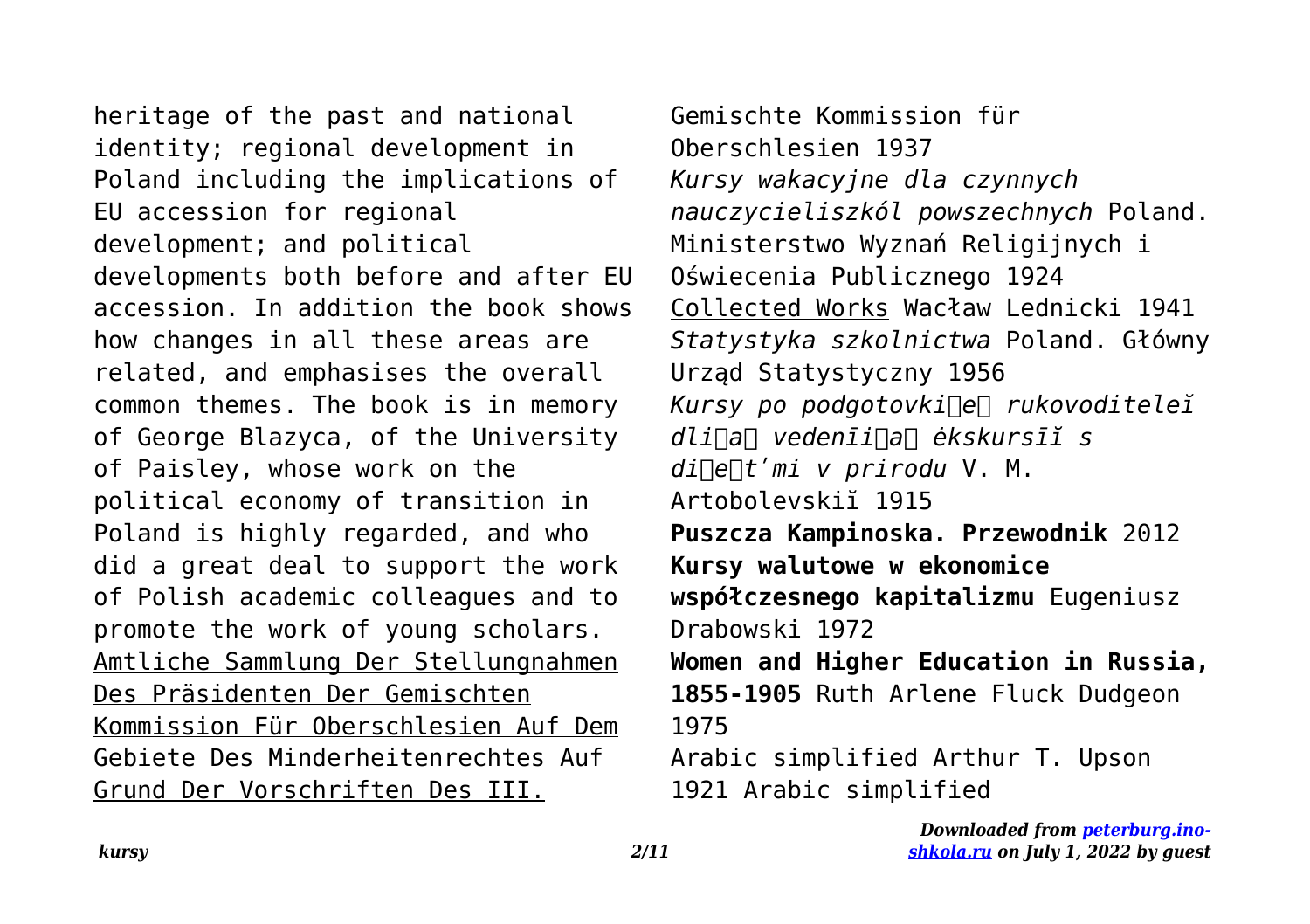**Ekonomista** 1958 **Motywowanie jako determinanta efektywności pracy kadry menedżerskiej** Jadwiga Kaczmarzyk 2015-12-02 Podniesienie poziomu wydajności pracy wiąże się z: inwestowaniem w rozwój zaawansowanych technologii, odpowiednią organizacją pracy, potrzebą podniesienia kultury ekonomicznej społeczeństwa i zmiany relacji na linii pracodawca – pracobiorca. Wciąż jeszcze w wielu firmach bardzo zaniedbana dziedzina jest zarządzanie zasobami ludzkimi, szczególnie w sferze motywowania personelu. W Polsce na początku transformacji politycznogospodarczych właściciele i menedżerowie szybko uświadomili sobie znaczenie finansów i marketingu, dopiero jednak teraz więcej uwagi poświęca się zarządzaniu ludźmi.

Tymczasem dzisiaj przewagę nad konkurencją osiąga się właśnie w ten sposób. Najlepsze rezultaty przynosi zarówno elastyczne zatrudnienie, jak i dobre motywowanie. Wybór tematu niniejszej pracy uzasadniony jest właśnie tym, że motywowanie jako funkcja zarządzania zasobami ludzkimi jest często pomijana lub nie przykłada się do niej należytej uwagi. Celem głównym pracy jest próba zdefiniowania i ustalenia hierarchii ważności tych czynników, które najbardziej motywują kadrę menedżerską do pracy, działania, innowacji - efektywności. Osiągniecie zamierzonego celu możliwe było dzięki wykorzystaniu metoda badawczych, wśród których znalazła się metoda obserwacji i ankietowa. Posługując się narzędziem badawczym, którym była skonstruowana ankieta, zapytano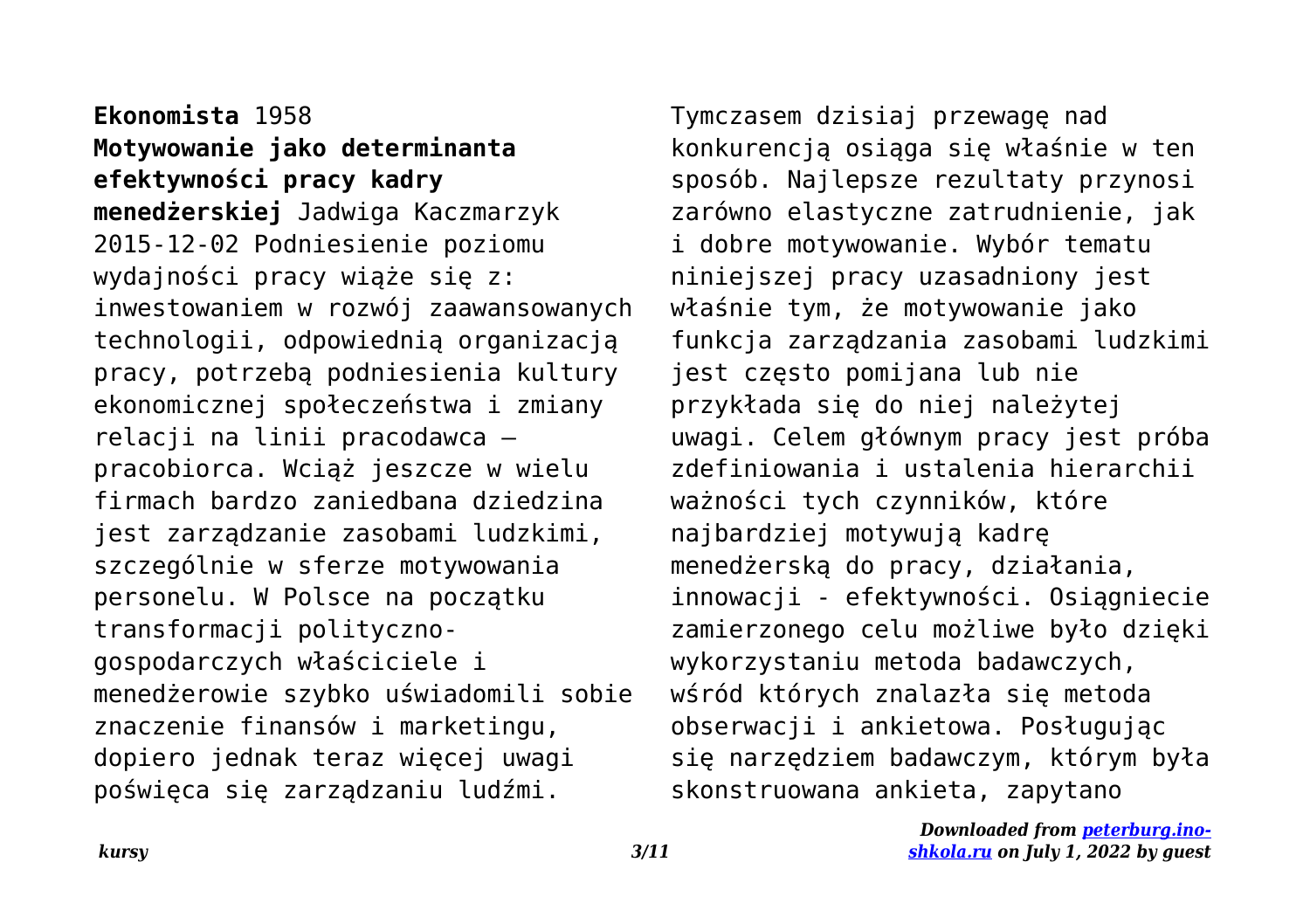menedżerów wybranej firmy jakie czynniki i dlaczego motywują ich do działania. Strukturę pracy stanowią cztery rozdziały o następującej treści. Rozdział pierwszy o charakterze teoretycznym przedstawia pojęcie motywacji, klasyfikuje wybrane jej teorie i opisuje model procesu motywacyjnego. W rozdziale drugim, również o charakterze teoretycznym wymieniono rodzaje systemów motywacyjnych, dokładnie opisano wynagrodzenie jako czynnik systemu motywacyjnego. Omówiono także motywacyjną rolę partycypacji w zarządzaniu. Natomiast rozdział trzeci prezentuje system motywowania jaki został wprowadzony w wybranym przedsiębiorstwie. Poza przedstawieniem firmy szerzej opisano w nim motywacje w polskich realiach i korzyści wynikające z czynności

motywowania. Z kolei w rozdziale czwartym o charakterze empirycznym posługując się ankietą przeprowadzono badania na wybranej grupie respondentów jaką byli menedżerowie (bez względu na płeć). Dokonano klasyfikacji i zaproponowano na podstawie analizy materiału empirycznego hierarchię czynników motywacyjnych. Poza badaniami własnym podczas pisania niniejszej pracy korzystano z bogatej literatury przedmiotu, publikacji prasowych, czasopism specjalistycznych (np. "Personel") oraz Internetu.

**S. [i. e. Sankt]-Peterburgskīe vysshīe zhenskīe kursy za 25 [i. e. dvadt͡satʹ pi͡atʹ] li͡et, 1878-1903** Obshchestvo dli͡a dostavlenii͡a sredstv Vysshim zhenskim kursam v S.- Peterburge 1903

**Zarys historii Polski w liczbach** 2012

*Downloaded from [peterburg.ino](http://peterburg.ino-shkola.ru)[shkola.ru](http://peterburg.ino-shkola.ru) on July 1, 2022 by guest*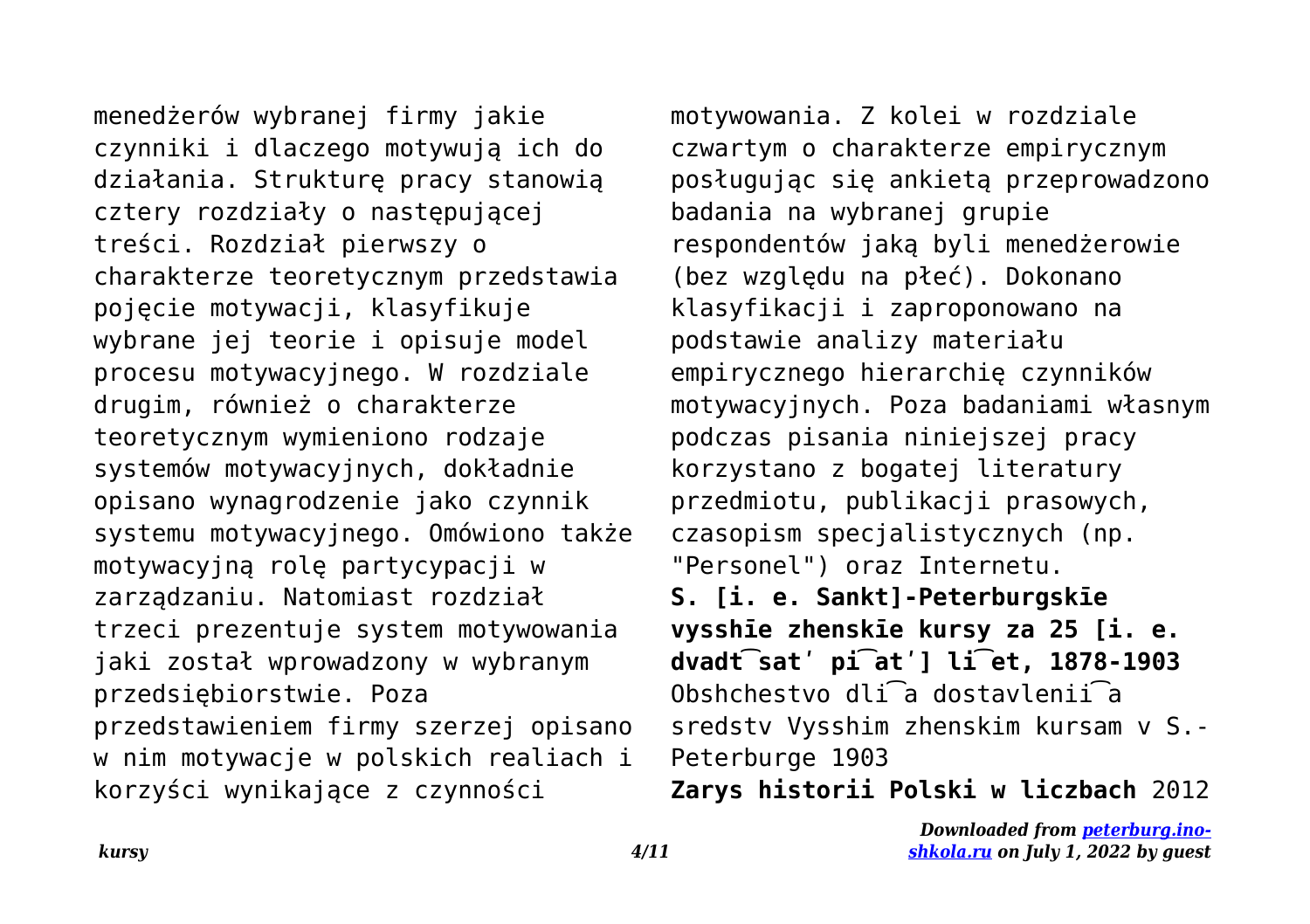*Citizen Countess* Adele Lindenmeyr 2019-11-12 Countess Sofia Panina lived a remarkable life. Born into an aristocratic family in imperial Russia, she found her true calling in improving the lives of urban workers. Her passion for social service and reputation as the "Red Countess" led her to political prominence after the fall of the Romanovs. She became the first woman to hold a cabinet position and the first political prisoner tried by the Bolsheviks. The upheavals of the 1917 Revolution forced her to flee her beloved country, but instead of living a quiet life in exile she devoted the rest of her long life to humanitarian efforts on behalf of fellow refugees. Based on Adele Lindenmeyr's detailed research in dozens of archival collections, Citizen Countess

establishes Sofia Panina as an astute eyewitness to and passionate participant in the historical events that shaped her life. Her experiences shed light on the evolution of the European nobility, women's emancipation and political influence of the time, and the fate of Russian liberalism.

**Introduction to Electrochemistry** Jiří Dvořák 1967

*Survivors* Jadwiga Biskupska 2022-02-28 Reveals the harrowing story of life in Warsaw under Nazi occupation and explores resistance to the regime by the Warsaw intelligentsia.

## **Russian Teachers and Peasant**

**Revolution** Scott Joseph Seregny 1989 "As the first study in any language of the crucial social 'link' in rural Russia between broader society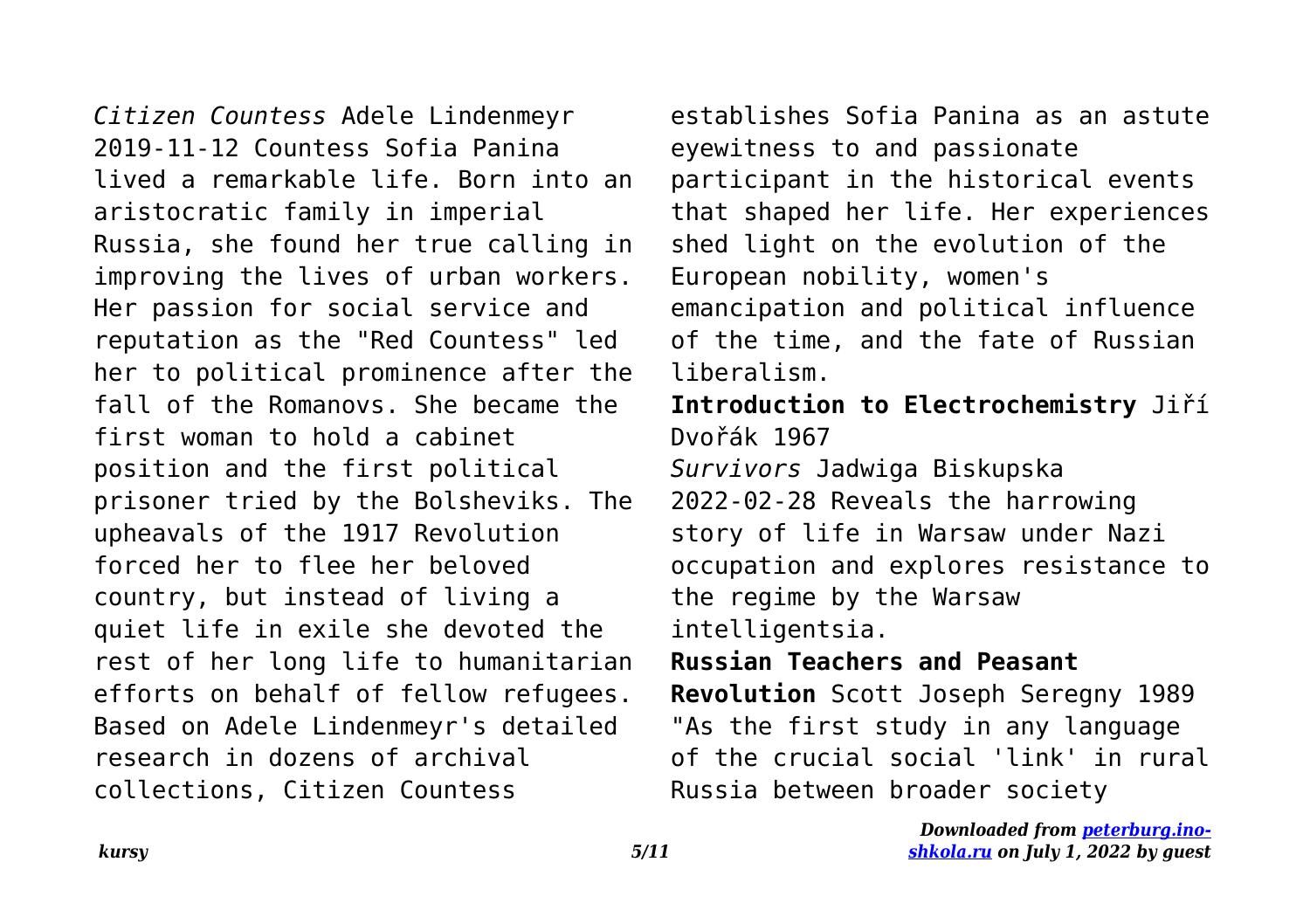(obshchestvo) and the people (narod), Seregny's book will be read with great interest by all students or the late imperial period, Soviet and Western." —William G. Rosenberg "This book is a timely and worthy addition to the... body of work on the 'democratic intelligentsia' of 'third element' in prerevolutionary Russia." —The Russian Review "... compelling and moving." —History Today "... this substantial volume provides detailed evidence of the complexities and ambiguities inherent in the day-today zamstvo-teacher-peasant relationship in the period preceding the 1905 Revolution." —The Slavonic Review "... carefully researched and well documented... " —The Journal of Peasant Studies

**Alexander Romanovich Luria** Evgenii $\Box$ a $\Box$ Davydovna Khomskai∏a∏ 2001-04-30

Alexander Romanovitch Luria is widely recognized as one of the most prominent neuropsychologists of the twentieth century. This book written by his long-standing colleague and published in Russian by Moscow University Press in 1992, fifteen years after his death - is the first serious volume from outside the Luria family devoted to his life and work and includes the most comprehensive bibliography available anywhere of Luria's writings. **Women's Struggle for Higher Education in Russia, 1855-1900** Christine Johanson 1987-01-01 Unlike contemporary Soviet and Western accounts which emphasize the involvement of educated women in the revolutionary movement, Christine Johanson investigates the relationship between developments in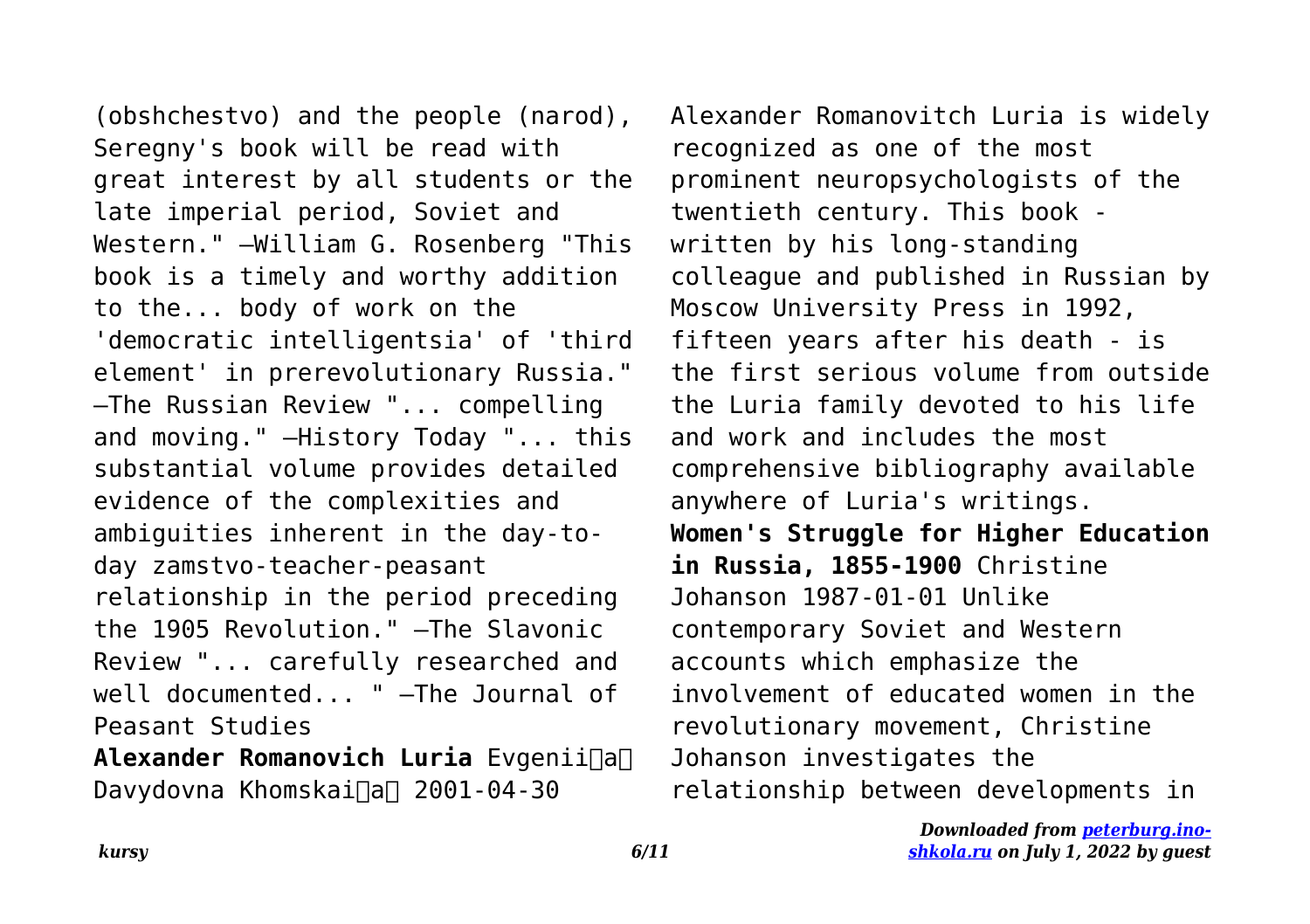women's education and domestic politics of the post-Crimean War era. The author shows how the particular nature of autocratic rule under Alexander II facilitated the establishment of university-level courses for women, and demonstrates that Russian women who cooperated with the government in order to increase their educational opportunities far outnumbered the female revolutionists who sought to overthrow it. And, while acknowledging that Russian radicalism gave enormous encouragement to women's pursuit of university study, this book shows that it was the support of progressive statesmen and academics which allowed the creation of higher educational facilities for women. The attitudes, aspirations, and frustrations of women who

enrolled in these educational facilities are also examined. Considerable attention is given to the training and practice of female physicians and to the testing of their skills and commitment to social service in tradition-bound peasant villages and the field hospitals of the Russo-Turkish war. The concluding chapter explored the conservative reaction following the assassination of Alexander II and the subsequent closure of women's advanced educational facilities. **Women, Education, and Agency, 1600–2000** Jean Spence 2009-09-10 This collection of essays brings together an international roster of contributors to provide historical insight into women's agency and activism in education throughout from the seventeenth to the twentieth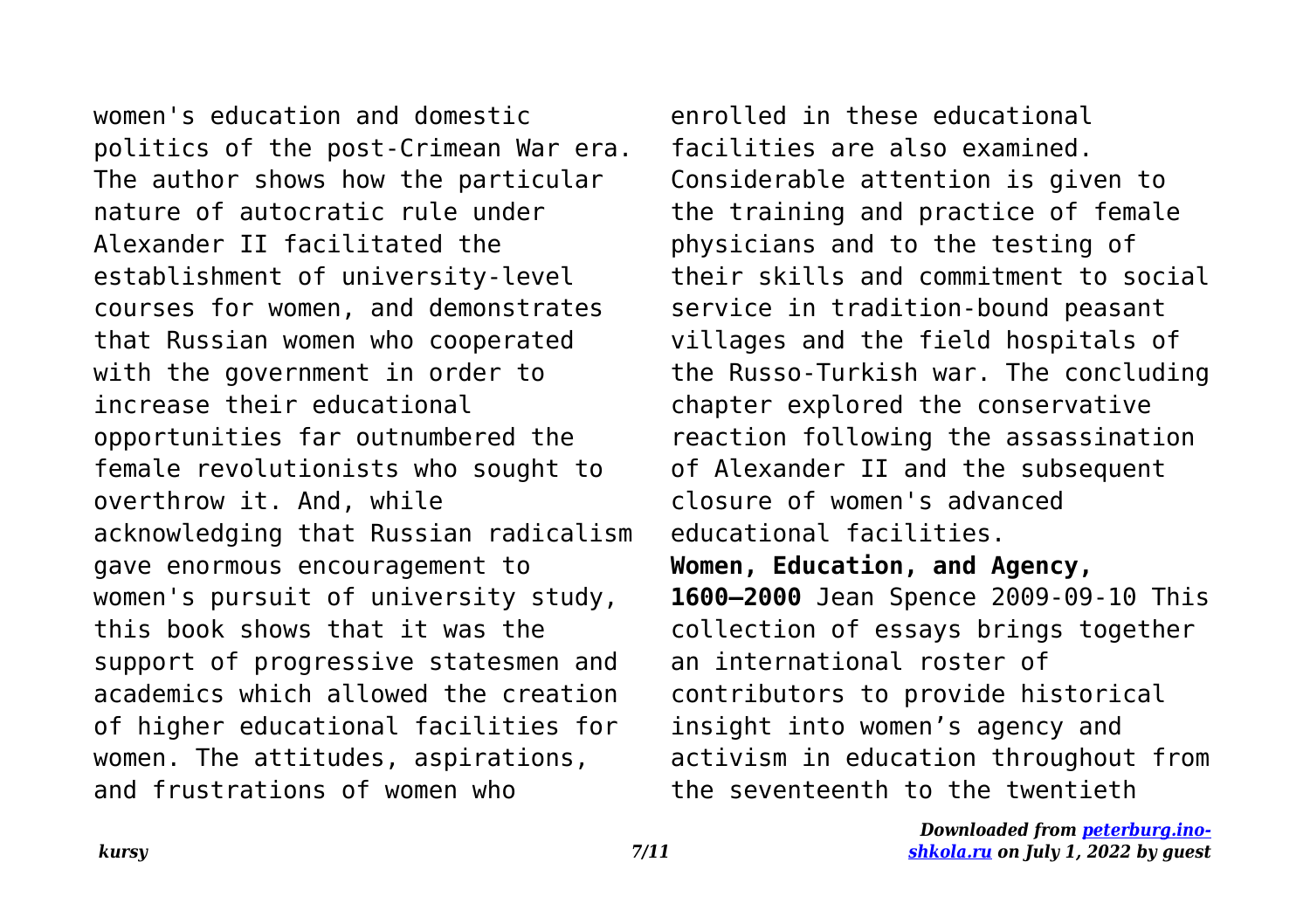century. Topics discussed range from the strategies adopted by individual women to achieve a personal education and the influence of educated women upon their social environment, to the organized efforts of groups of women to pursue broader feminist goals in an educational context. The collection is designed to recover the variety of the voices of women inhabiting different geographical and social contexts while highlighting commonality and continuity with reference to creativity, achievement, and the management and transgression of structures of gender inequality. **Przegląd Polsko-Polonijny Crossing Boundaries, Building Bridges** Annie Canel 2005-08-08 Women engineers have been in the public limelight for decades, yet we have surprisingly little historically

grounded understanding of the patterns of employment and education of women in this field. Most studies are either policy papers or limited to statistical analyses. Moreover, the scant historical research so far available emphasizes the individual, single and unique character of those women working in engineering, often using anecdotal evidence but ignoring larger issues like the patterns of the labour market and educational institutions. Crossing Boundaries, Building Bridges offers answers to the question why women engineers have required special permits to pass through the male guarded gates of engineering and examines how they have managed this. It explores the differences and similarities between women engineers in nine countries from a gender point of view. Through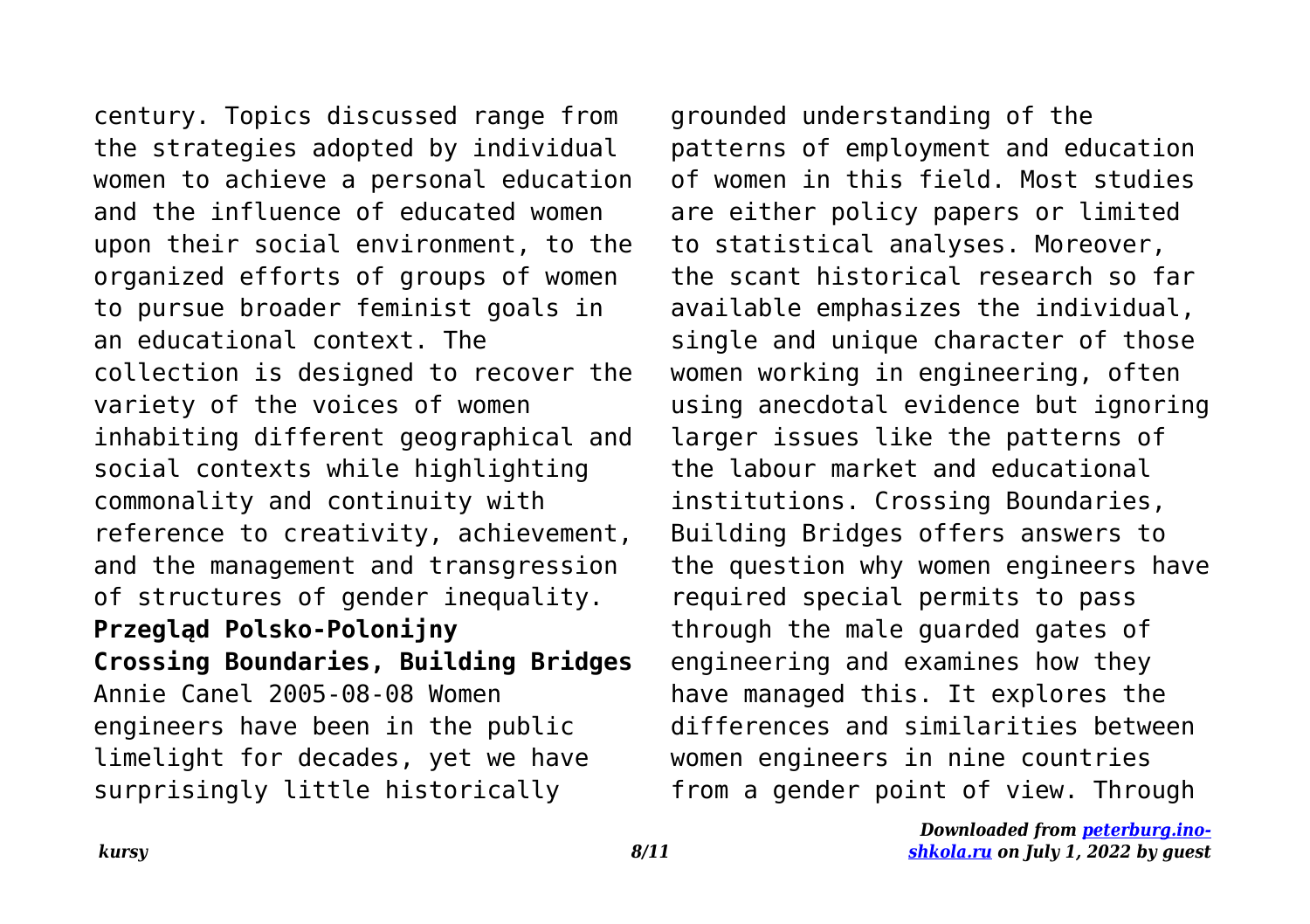case studies the book considers the mechanisms of exclusion and inclusion of women engineers.

**Dictionary Catalog of the National Agricultural Library, 1862-1965** National Agricultural Library (U.S.) 1967

*Polacy w Reykjaviku* Zielińska, Małgorzata 2016-12-11

Ekonomika i organizacja

przedsiębiorstw 2006

*Kursy po kooperat︠s︡īi* V. N. Zelʹgeĭm 1980

**OECD Handbook for Internationally Comparative Education Statistics Concepts, Standards, Definitions and Classifications** OECD 2004-04-23 This handbook aims to facilitate a greater understanding of the OECD statistics and indicators produced and so allow for their more effective use in policy analysis.

*Colonizing Russia's Promised Land* Aileen E. Friesen 2020-02-20 Colonizing Russia's Promised Land: Orthodoxy and Community on the Siberian Steppe, examines how Russian Orthodoxy acted as a basic building block for constructing Russian settler communities in current-day southern Siberia and northern Kazakhstan. Včela Moravská 1932 Kursy po kooperatsïi N. S. Boĭkov 1917 English-Polish business dictionary Monika Woytowicz-Neymann 1991 *Nouvelles statistiques de l'Office centrale de statistique* 1946 PANORAMA MAGAZINE #378 PANORAMA MAGAZINE 2014-11-27 Tygodnik Panorama to przegląd najlepszych artykułów z prasy polskiej, wzbogacony o wiadomości, sport, rozrywkę i plotki.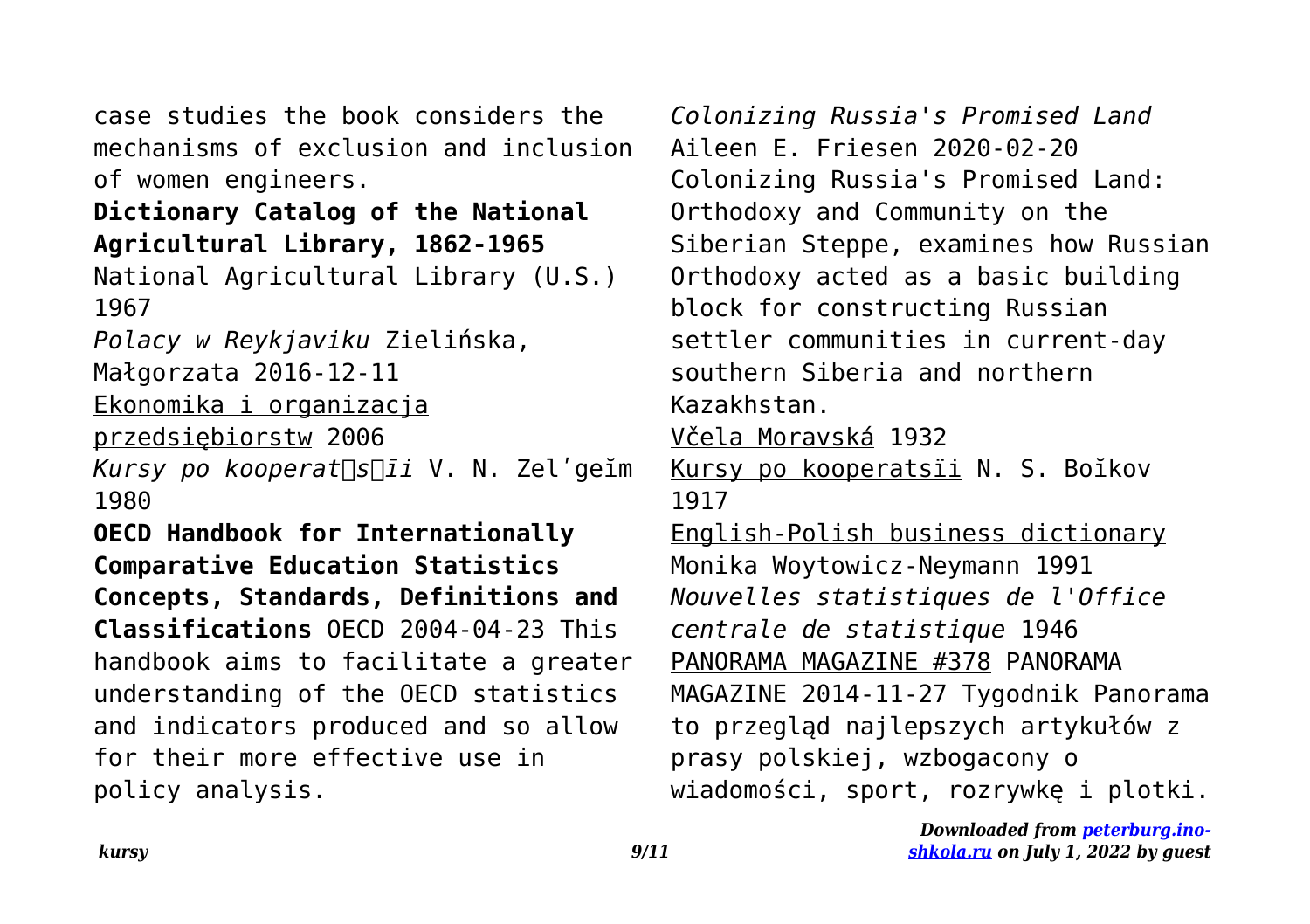W tygodniku Panorama znajduje się też Panoramiś - dodatek dla dzieci. Tygodnik Panorama jest dostępny bezpłatnie na terenie Londynu oraz jako gazeta płatna poza Londynem w newsagentach, kioskach z prasą oraz w wybranych sklepach sieci ASDA na półkach z prasą oznaczonych "Local". The Women's Liberation Movement in Russia Richard Stites 2021-07-13 Richard Stites views the struggle for liberation of Russian women in the context of both nineteenth-century European feminism and twentiethcentury communism. The central personalities, their vigorous exchange of ideas, the social and political events that marked the emerging ideal of emancipation--all come to life in this absorbing and dramatic account. The author's history begins with the feminist,

nihilist, and populist impulses of the 1860s and 1870s, and leads to the social mobilization campaigns of the early Soviet period. Kursy sistematicheskago diktanta dli͡a srednikh uchebnykh zavedenīĭ ... Petr Smirnovskīĭ 1898 *Mothers and Daughters* Barbara Alpern Engel 2000-02 The first psychosocial study of the female intelligentsia in Russia, Mothers and Daughters explains how and why women radicals of the nineteenth century diverged from their male counterparts, describes the forces that led women to rebel, and discusses their mixed legacy to future generations. Barbara Alpern Engel examines her subject on three levels: the traditional family system; early feminism and women's rebellion against the family; and the causes and consequences of women's